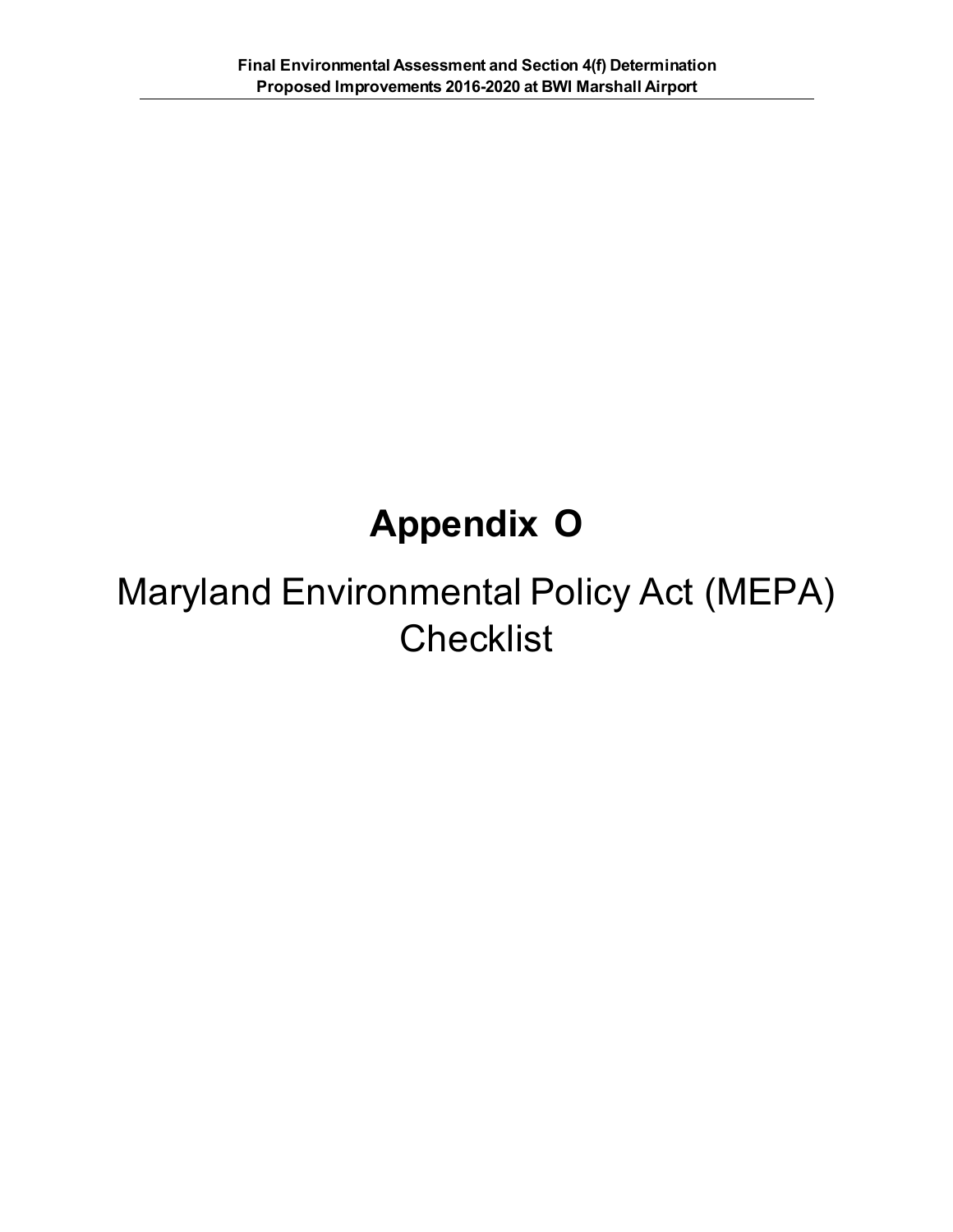|   |                |                                                                                                                                                           | <b>YES</b> | NO | <b>COMMENTS</b>                                                                                                                                                                                                                                                                                                                                                                                     |
|---|----------------|-----------------------------------------------------------------------------------------------------------------------------------------------------------|------------|----|-----------------------------------------------------------------------------------------------------------------------------------------------------------------------------------------------------------------------------------------------------------------------------------------------------------------------------------------------------------------------------------------------------|
| A |                | <b>Land Use Considerations</b>                                                                                                                            |            |    |                                                                                                                                                                                                                                                                                                                                                                                                     |
|   | $\mathbf{1}$   | Will the action be within the 100 year<br>flood plain?                                                                                                    | X          |    | See Section 5.14, Water<br>Resources, Table 5.14.1<br>and 5.14.3 for impacts to<br>due to 2015 ALP<br>Alternative and<br>Sponsor's Preferred<br>Alternative, respectively.<br>See Figure 5.14-1 of the<br>EA for 2015 ALP<br>Alternative<br>encroachments on<br>floodplains and Figure<br>5.14-9 of the EA for<br>encroachments on<br>floodplains due to the<br>Sponsor's Preferred<br>Alternative. |
|   | $\overline{2}$ | Will the action require a permit for<br>construction or alteration within the 50<br>year flood plain?                                                     | X          |    | See above (A1). A Joint<br>Federal/State<br>Application for the<br>Alteration of any<br>Floodplain, Waterway,<br><b>Tidal or Nontidal</b><br>Wetland in Maryland<br>will be required.                                                                                                                                                                                                               |
|   | $\overline{3}$ | Will the action require a permit for<br>dredging, filling, draining, or alteration<br>of a wetland?                                                       | X          |    | See Section 5.14, Water<br>Resources, Table 5.14.1<br>and 5.14.3 of the EA for<br>impacts due to 2015 ALP<br>Alternative and<br>Sponsor's Preferred<br>Alternative, respectively.                                                                                                                                                                                                                   |
|   | 4              | Will the action require a permit for the<br>construction or operation of facilities<br>for solid waste disposal including<br>dredge and excavation spoil? |            | X  | Fill and spoil materials<br>are expected to remain<br>on airport property.                                                                                                                                                                                                                                                                                                                          |
|   | 5              | Will the action occur on slopes<br>exceeding 15 percent?                                                                                                  |            | X  |                                                                                                                                                                                                                                                                                                                                                                                                     |
|   | 6              | Will the action require a grading plan<br>or a sediment control permit?                                                                                   | X          |    | A grading plan will be<br>developed as part of the<br>Sediment Control Plan.<br>An Erosion and                                                                                                                                                                                                                                                                                                      |

## **MARYLAND ENVIRONMENTAL ASSESSMENT FORM**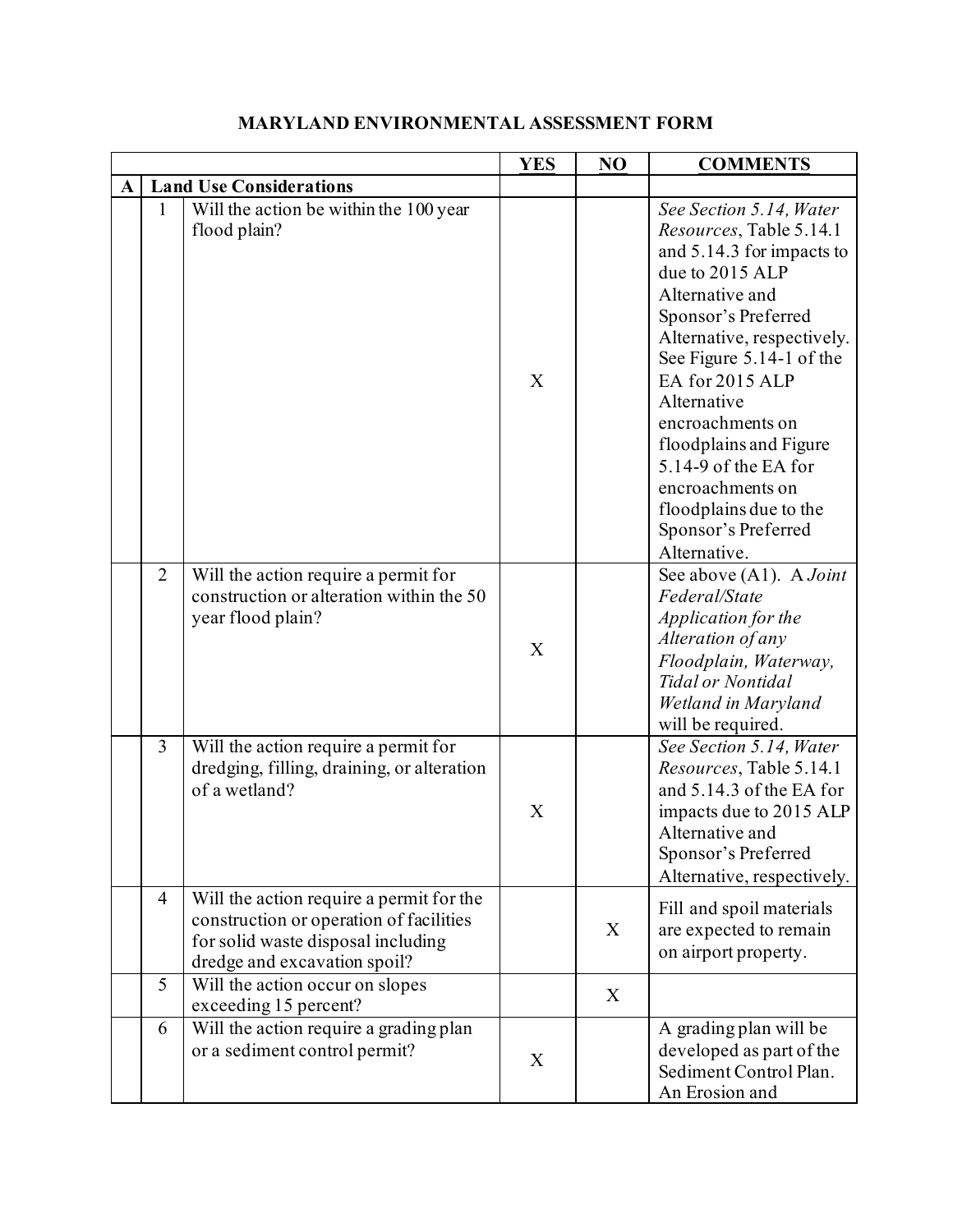|          |                |                                                                                                                                         | <b>YES</b> | NO | <b>COMMENTS</b>                                                                                                                                                                                                                                                               |
|----------|----------------|-----------------------------------------------------------------------------------------------------------------------------------------|------------|----|-------------------------------------------------------------------------------------------------------------------------------------------------------------------------------------------------------------------------------------------------------------------------------|
|          |                |                                                                                                                                         |            |    | Sediment Control/<br>Stormwater Management<br>Permit will be obtained<br>from MDE. See Section<br>5.14, Water Resources of<br>the EA.                                                                                                                                         |
|          | $\overline{7}$ | Will the action require a mining permit<br>for deep or surface mining?                                                                  |            | X  |                                                                                                                                                                                                                                                                               |
|          | 8              | Will the action require a permit for<br>drilling a gas or oil well?                                                                     |            | X  |                                                                                                                                                                                                                                                                               |
|          | 9              | Will the action require a permit for<br>airport construction?                                                                           | X          |    |                                                                                                                                                                                                                                                                               |
|          | 10             | Will the action require a permit for the<br>crossing of the Potomac River by<br>conduits, cables, or other like devices?                |            | X  |                                                                                                                                                                                                                                                                               |
|          | 11             | Will the action affect the use of a<br>public recreation area, park, forest,<br>wildlife management area, scenic river,<br>or wildland? | X          |    | De minimis impacts to<br><b>BWI Trail and Andover</b><br>Park. See Section 5.5,<br>$DOT$ Act, Section 4(f) of<br>the EA.                                                                                                                                                      |
|          | 12             | Will the action affect the use of any<br>natural or man-made features that are<br>unique to the county, State, or nation?               |            | X  |                                                                                                                                                                                                                                                                               |
|          | 13             | Will the action affect the use of an<br>archaeological or historical site or<br>structure?                                              |            | X  |                                                                                                                                                                                                                                                                               |
| $\bf{B}$ |                | <b>Water Use Considerations</b>                                                                                                         |            |    |                                                                                                                                                                                                                                                                               |
|          | 14             | Will the action require a permit for the<br>change of the course, current, or cross<br>section of a stream or other body of<br>water?   |            | X  |                                                                                                                                                                                                                                                                               |
|          | 15             | Will the action require the construction<br>alteration, or removal of a dam,<br>reservoir, or waterway obstruction?                     |            | X  |                                                                                                                                                                                                                                                                               |
|          | 16             | Will the action change the overland<br>flow of storm water or reduce the<br>absorption capacity of the ground?                          | X          |    | See Section 5.14, Water<br><i>Resources</i> , Table 5.14.2<br>and 5.14.4 for net<br>impervious area changes<br>due to the 2015 ALP<br>Alternative and<br>Sponsor's Preferred<br>Alternative, respectively.<br>Stormwater management<br>will be designed and<br>implemented in |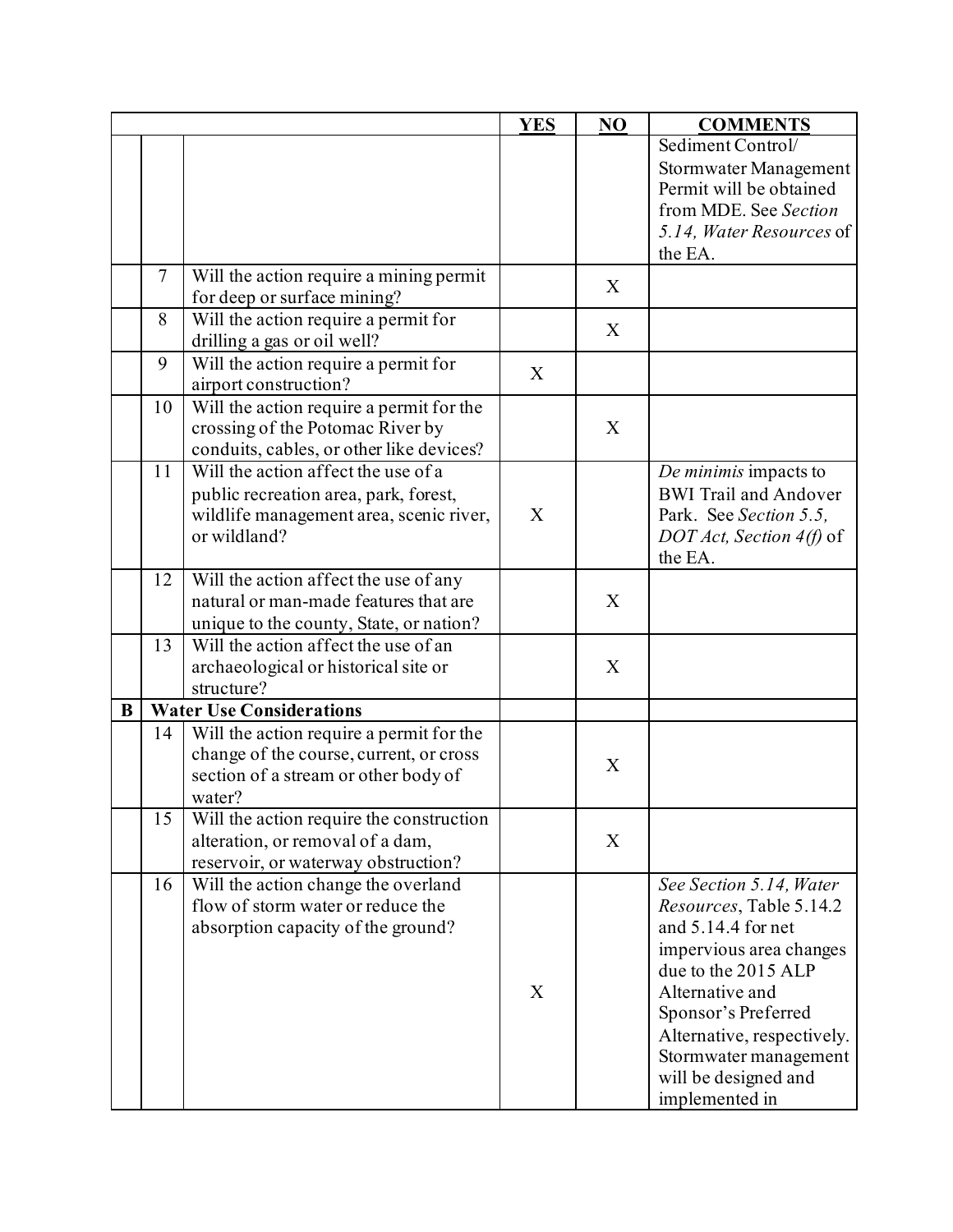|    |                                                                                                                                                                | <b>YES</b>                | NO | <b>COMMENTS</b>                                                                                                                                                                                                                                                                                                                                                                                                                                                                                                                                                                                                                                                                                                                                                             |
|----|----------------------------------------------------------------------------------------------------------------------------------------------------------------|---------------------------|----|-----------------------------------------------------------------------------------------------------------------------------------------------------------------------------------------------------------------------------------------------------------------------------------------------------------------------------------------------------------------------------------------------------------------------------------------------------------------------------------------------------------------------------------------------------------------------------------------------------------------------------------------------------------------------------------------------------------------------------------------------------------------------------|
|    |                                                                                                                                                                |                           |    | accordance with MDE<br>guidelines and<br>regulations.                                                                                                                                                                                                                                                                                                                                                                                                                                                                                                                                                                                                                                                                                                                       |
| 17 | Will the action require a permit for the<br>drilling of a water well?                                                                                          |                           | X  |                                                                                                                                                                                                                                                                                                                                                                                                                                                                                                                                                                                                                                                                                                                                                                             |
| 18 | Will the action require a permit for<br>water appropriation?                                                                                                   |                           | X  |                                                                                                                                                                                                                                                                                                                                                                                                                                                                                                                                                                                                                                                                                                                                                                             |
| 19 | Will the action require a permit for the<br>construction and operation of facilities<br>treatment or distribution of water?                                    |                           | X  |                                                                                                                                                                                                                                                                                                                                                                                                                                                                                                                                                                                                                                                                                                                                                                             |
| 20 | Will the project require a permit for the<br>construction and operation of facilities<br>for sewage treatment or land disposal<br>of liquid waste derivatives? |                           | X  |                                                                                                                                                                                                                                                                                                                                                                                                                                                                                                                                                                                                                                                                                                                                                                             |
| 21 | Will the action result in any discharge<br>into surface or subsurface water?                                                                                   | $\boldsymbol{\mathrm{X}}$ |    | See Section 5.14, Water<br>Resources, Table 5.14.1<br>and 5.14.3 for impacts<br>due to 2015 ALP<br>Alternative and<br>Sponsor's Preferred<br>Alternative, respectively.<br>See Section 5.14.5,<br>Mitigation for avoidance<br>and mitigation measures<br>using stormwater<br>management techniques.<br>Stormwater treatment<br>requirements for the<br>proposed projects were<br>determined in<br>accordance with MDE's<br>Stormwater Management<br>Guidelines for State and<br>Federal Projects.<br>Concepts for stormwater<br>quantity management are<br>discussed by project,<br>including use of ESD<br>practices, structural<br>BMPs, and water quality<br>credits. See Appendix L,<br>Attachment 1 for details<br>on stormwater treatment<br>requirements by project. |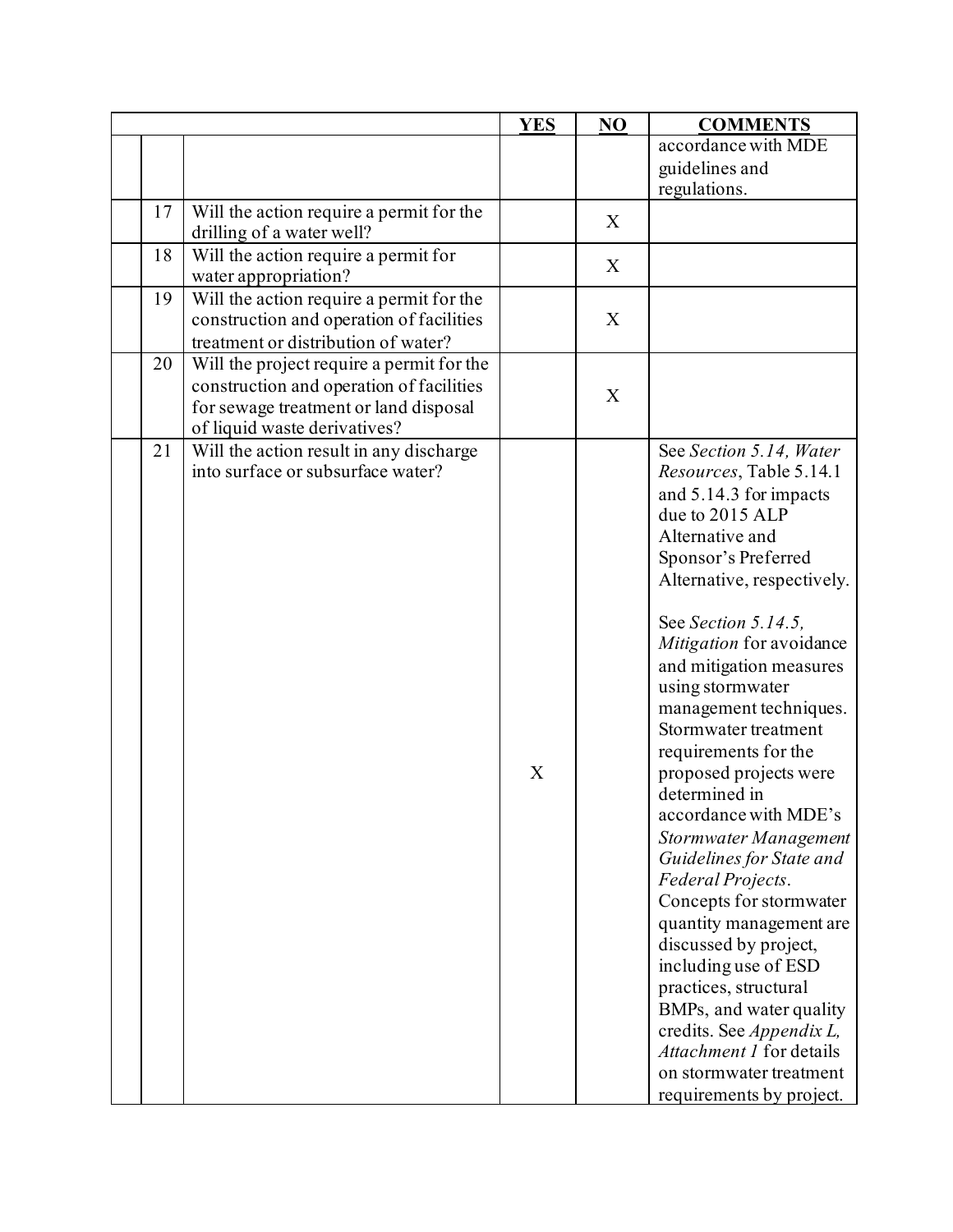|             |    |                                                                                                              | <b>YES</b> | NO | <b>COMMENTS</b>                                                                                                                                                                                                                                                                                                                                                                                                                                                                                          |
|-------------|----|--------------------------------------------------------------------------------------------------------------|------------|----|----------------------------------------------------------------------------------------------------------------------------------------------------------------------------------------------------------------------------------------------------------------------------------------------------------------------------------------------------------------------------------------------------------------------------------------------------------------------------------------------------------|
|             |    |                                                                                                              |            |    | At the time of design for<br>each project, stormwater<br>design will adhere to<br>MDE guidelines and<br>regulations. A<br>Stormwater Management<br>Concept Report will be<br>provided during project<br>design.                                                                                                                                                                                                                                                                                          |
|             | 22 | If so, will the discharge affect ambient<br>water quality limits or require a<br>discharge permit?           |            | X  |                                                                                                                                                                                                                                                                                                                                                                                                                                                                                                          |
| $\mathbf C$ |    | <b>Air Use Considerations</b>                                                                                |            |    |                                                                                                                                                                                                                                                                                                                                                                                                                                                                                                          |
|             | 23 | Will the action result in any discharge<br>into the air?                                                     | X          |    | The project-related<br>emissions would not<br>exceed the CAA/General<br>Conformity de minimis<br>levels for $O_3$ or $SO_2$ .<br>Short-term construction<br>impacts will be<br>temporary. See Section<br>5.1, Air Quality.                                                                                                                                                                                                                                                                               |
|             | 24 | If so, will the discharge affect ambient<br>air quality limits or produce a<br>disagreeable odor?            |            | X  |                                                                                                                                                                                                                                                                                                                                                                                                                                                                                                          |
|             | 25 | Will the action generate additional<br>noise which differs in character or level<br>from present conditions? | X          |    | Compared with the No<br>Action Alternative, the<br>noise contours in the<br>both alternatives expand<br>towards north of Runway<br>10 where the<br>maintenance run-up<br>operations at the<br>proposed Airline<br>Maintenance Facility are<br>have the potential to<br>occur, as shown in<br>Figures 5.11-1 and 5.11-<br>2. No additional housing<br>units or residents exist<br>between the No Action<br>and Proposed Action<br>Alternatives (for 2022<br>and 2027), and therefore<br>the threshold for |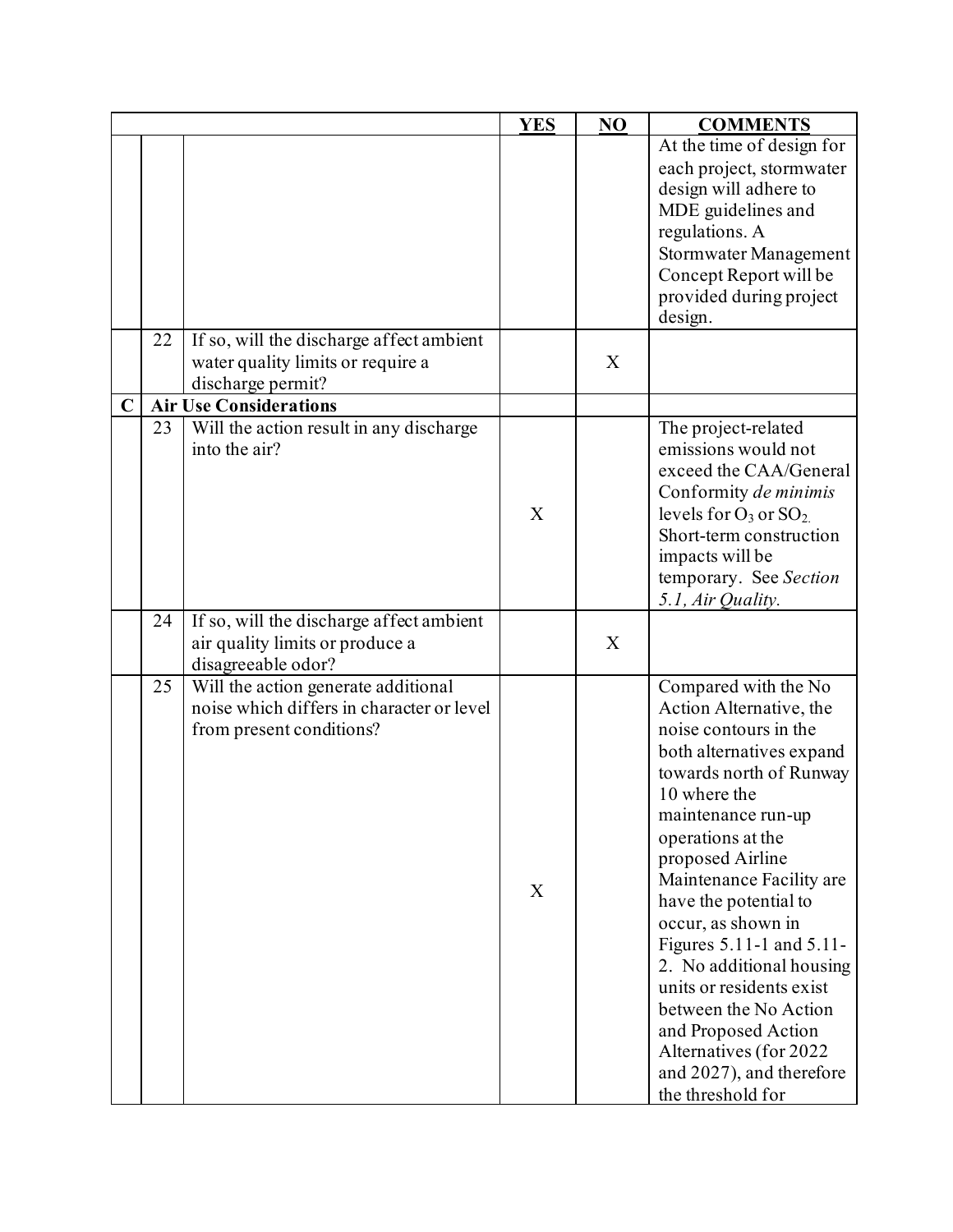|   |    |                                                                                                                   | <b>YES</b> | NO | <b>COMMENTS</b>                                                                                                                                                                                                                                                                                                                                                                                                                                                                                                                                                                          |
|---|----|-------------------------------------------------------------------------------------------------------------------|------------|----|------------------------------------------------------------------------------------------------------------------------------------------------------------------------------------------------------------------------------------------------------------------------------------------------------------------------------------------------------------------------------------------------------------------------------------------------------------------------------------------------------------------------------------------------------------------------------------------|
|   |    |                                                                                                                   |            |    | significant noise impact<br>was not exceeded and no<br>mitigation is required.<br>Short-term construction<br>impacts will be<br>temporary. See Section<br>5.11, Noise and Noise-<br>Compatible Land Use.                                                                                                                                                                                                                                                                                                                                                                                 |
|   | 26 | Will the action preclude future use of<br>related air space?                                                      |            | X  |                                                                                                                                                                                                                                                                                                                                                                                                                                                                                                                                                                                          |
|   | 27 | Will the action generate any<br>radiological, electrical, magnetic, or<br>light influences?                       | X          |    | The alternatives include<br>new and relocated<br>sources of light<br>emissions, however it<br>would not significantly<br>change the light<br>emissions from the<br>Airport. See Section<br>5.13, Visual Effects of<br>the EA.                                                                                                                                                                                                                                                                                                                                                            |
| D |    | <b>Plants and Animals</b>                                                                                         |            |    |                                                                                                                                                                                                                                                                                                                                                                                                                                                                                                                                                                                          |
|   | 28 | Will the action cause the disturbance,<br>reduction, or loss of any rare, unique,<br>or valuable plant or animal? |            | X  | Due to the<br>documentation of the<br>federally-threatened and<br>state-endangered swamp<br>pink (Helonias bullata)<br>in the project area, a<br>Draft Biological<br>Assessment was<br>prepared in January<br>2020. The USFWS<br>issued a "May Affect,<br>but is Not Likely to<br>Adversely Affect"<br>determination for the<br>swamp pink in February<br>2020 with the stipulation<br>that conservation<br>measures included in the<br><b>Biological Assessment</b><br>are adhered to in the<br>swamp pink habitat.<br>Coordination with<br>MDNR Wildlife and<br>Heritage Service (WHS) |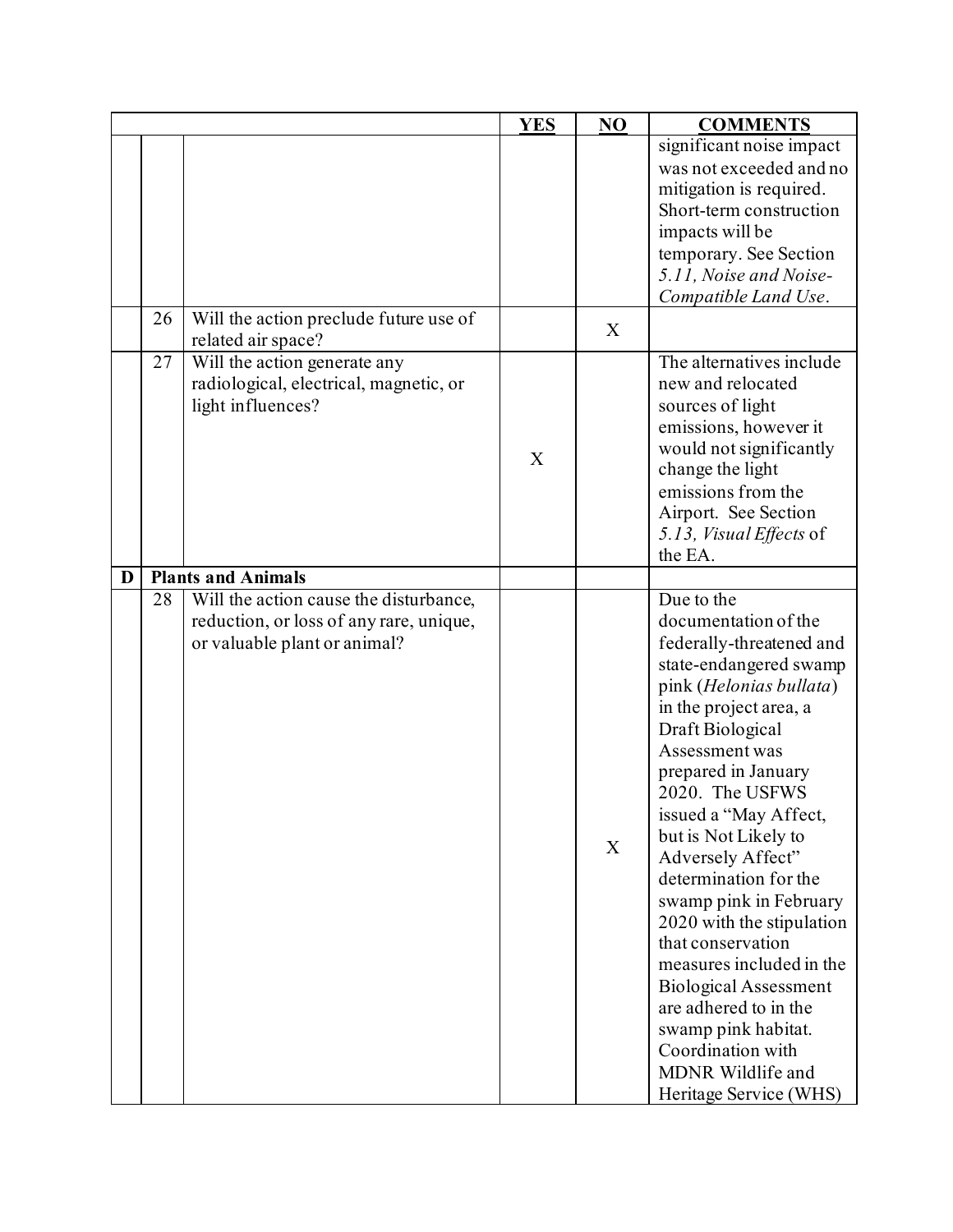|   |    |                                                                                                      | <b>YES</b> | NO | <b>COMMENTS</b>                                                                                                                                                                                                                                                                                                                                                                                                                                                                                                                                                                                                |
|---|----|------------------------------------------------------------------------------------------------------|------------|----|----------------------------------------------------------------------------------------------------------------------------------------------------------------------------------------------------------------------------------------------------------------------------------------------------------------------------------------------------------------------------------------------------------------------------------------------------------------------------------------------------------------------------------------------------------------------------------------------------------------|
|   | 29 | Will the action result in the significant<br>reduction or loss of any fish or wildlife<br>habitats?  |            | X  | has been conducted to<br>ensure that adverse<br>impacts to swamp pink<br>populations and the<br>associated supporting<br>habitat have been<br>avoided.<br>No significant impacts,<br>however impacts would<br>occur to forest<br>designated as either<br>Potential FIDS or High<br><b>Quality Potential FIDS</b><br>Habitat by MDNR;<br>however, impacts will be<br>avoided and minimized<br>in sensitive areas, such<br>as the Wetlands of<br>Special State Concern.<br>Some fragmentation is<br>unavoidable, but there is<br>extensive FIDS habitat in<br>the surrounding area that<br>can support the avian |
|   | 30 | Will the action require a permit for the                                                             |            |    | species that may be<br>present.                                                                                                                                                                                                                                                                                                                                                                                                                                                                                                                                                                                |
|   |    | use of pesticides, herbicides, or other<br>biological, chemical, or radiological<br>control agents?  |            | X  |                                                                                                                                                                                                                                                                                                                                                                                                                                                                                                                                                                                                                |
| E |    | Socio-Economic                                                                                       |            |    |                                                                                                                                                                                                                                                                                                                                                                                                                                                                                                                                                                                                                |
|   | 31 | Will the action result in a preemption of<br>division of properties or impair their<br>economic use? |            | X  | The MAA will need to<br>negotiate individual<br>easements needed for<br>tree removal on private<br>property to meet Part 77<br>requirements, however<br>under easements the<br>portion of property<br>needed still belongs to<br>the owner and is made<br>available for use by the<br>agency. Thus no<br>division of property<br>would occur. The use of                                                                                                                                                                                                                                                       |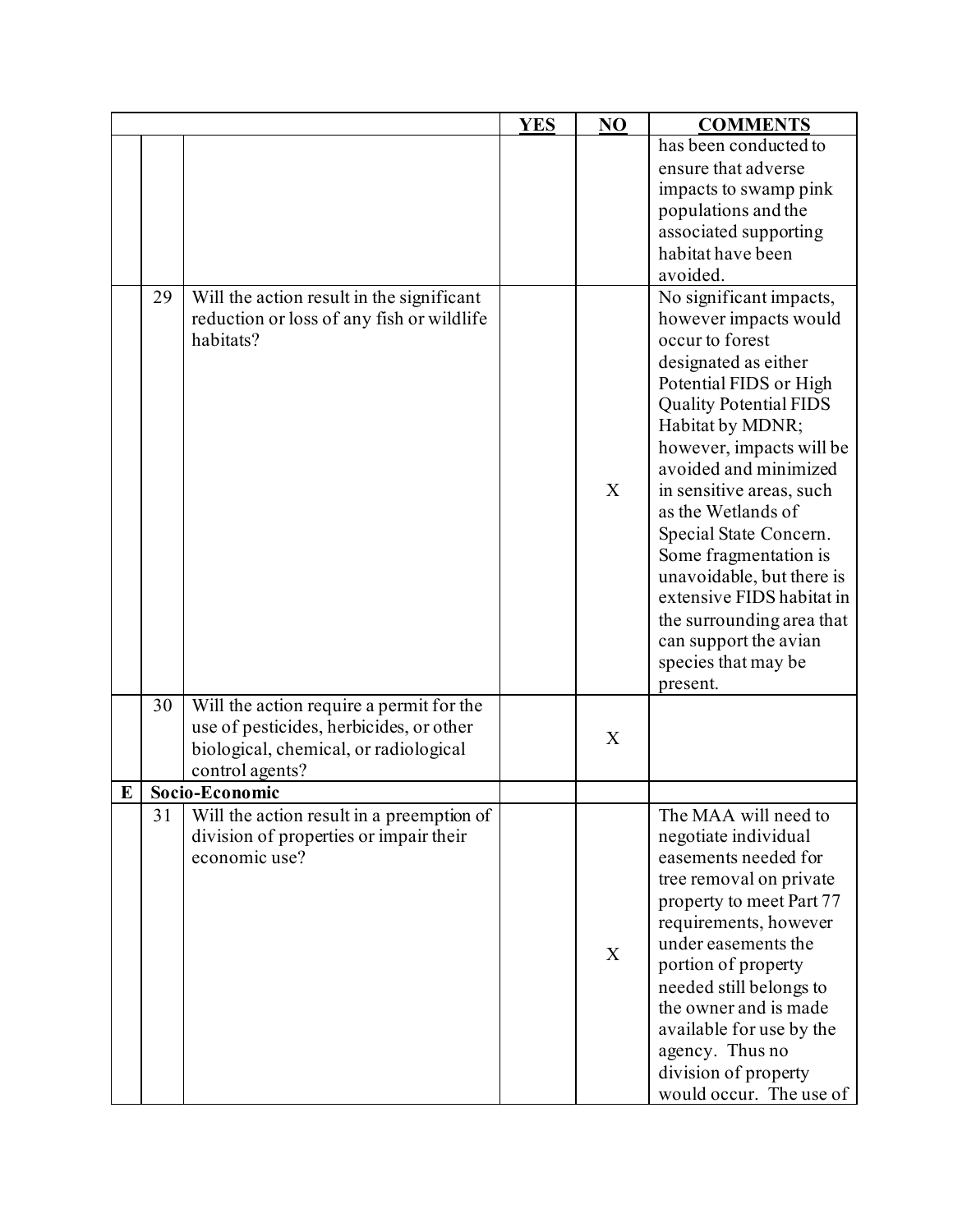|    |                                                                                                                                         | <b>YES</b> | NO | <b>COMMENTS</b>                                                                                                                                                                                                                                                                                                                                                                                                                                                                                                                       |
|----|-----------------------------------------------------------------------------------------------------------------------------------------|------------|----|---------------------------------------------------------------------------------------------------------------------------------------------------------------------------------------------------------------------------------------------------------------------------------------------------------------------------------------------------------------------------------------------------------------------------------------------------------------------------------------------------------------------------------------|
|    |                                                                                                                                         |            |    | the property would<br>remain the same and<br>MAA will negotiate<br>individual easements, at<br>appraised fair market<br>value, with each<br>impacted landowner, to<br>compensate for any<br>potential change in<br>property value.                                                                                                                                                                                                                                                                                                    |
| 32 | Will the action cause relocation of<br>activities or structures, or result in a<br>change in the population density or<br>distribution? |            | X  |                                                                                                                                                                                                                                                                                                                                                                                                                                                                                                                                       |
| 33 | Will the action alter land values?                                                                                                      |            | X  | The action will not<br>directly alter land values;<br>for trees removed from<br>private property to meet<br>Part 77 requirements,<br>MAA will negotiate<br>individual easements, at<br>appraised fair market<br>value, with each<br>impacted landowner.                                                                                                                                                                                                                                                                               |
| 34 | Will the action affect traffic flow and<br>volume?                                                                                      | X          |    | Under both alternatives,<br>the improvements would<br>help improve on-airport<br>traffic congestion and<br>serve the increased<br>traffic and growth<br>anticipated into the<br>future with a quality<br>level of service. For off-<br>airport traffic, the<br>increase of traffic<br>volumes in the both<br>alternatives would result<br>in virtually no changes<br>versus the No Action<br>Alternative for either<br>2022 or 2027 conditions.<br>Section 5.12,<br>Socioeconomics, EJ, and<br>Children's Health and<br>Safety Risks. |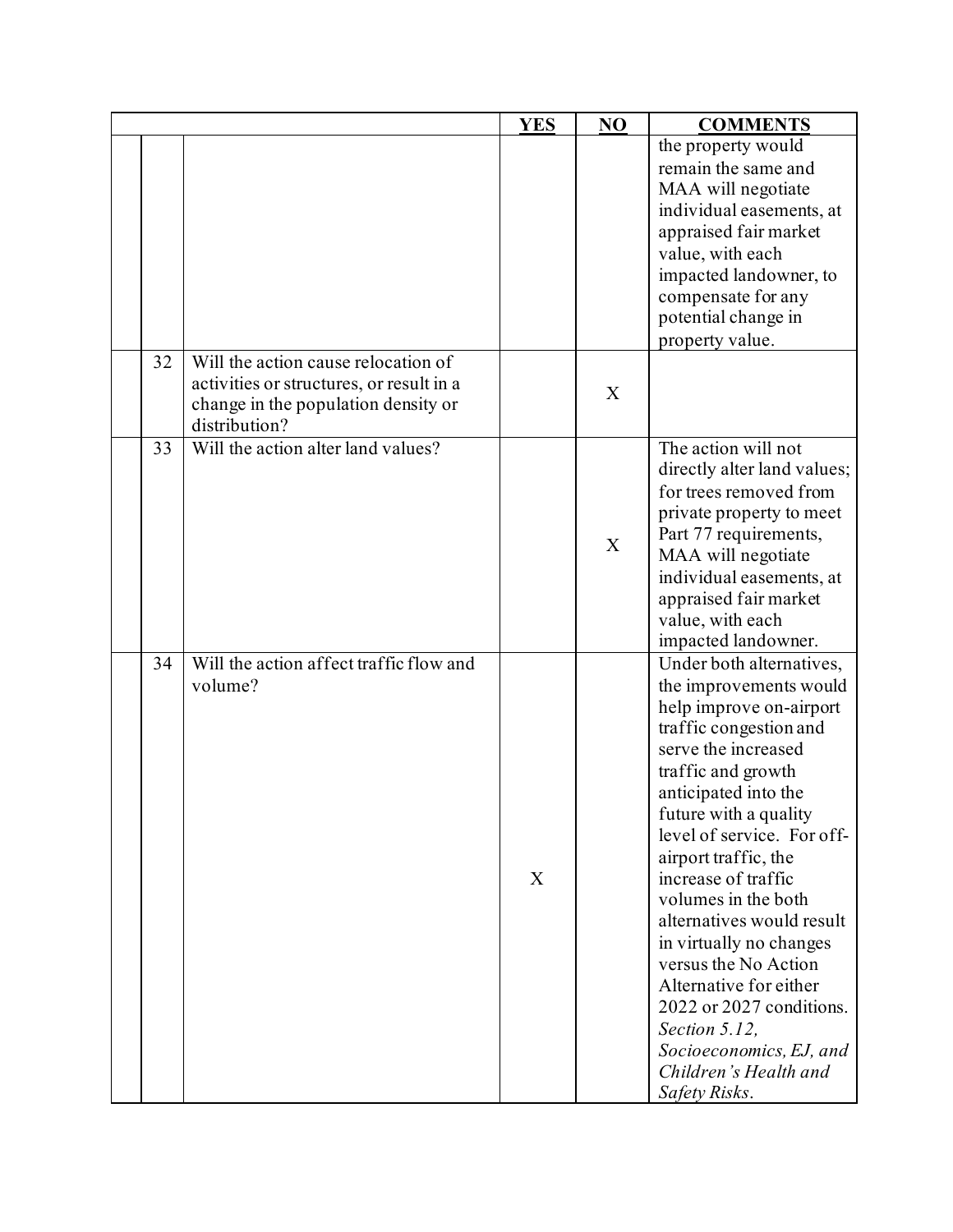|              |    |                                            | <b>YES</b> | NO | <b>COMMENTS</b>            |
|--------------|----|--------------------------------------------|------------|----|----------------------------|
|              | 35 | Will the action affect the production,     |            |    |                            |
|              |    | extraction, harvest, or potential use of a |            | X  |                            |
|              |    | scarce or economically important           |            |    |                            |
|              |    | resource?                                  |            |    |                            |
|              | 36 | Will the action require a license to       |            |    |                            |
|              |    | construct a sawmill or other plant for     |            | X  |                            |
|              |    | manufacture of forest products?            |            |    |                            |
|              | 37 | Is the action in accord with federal,      |            |    |                            |
|              |    | state, regional, and local                 |            |    |                            |
|              |    | comprehensive or functional plans-         | X          |    |                            |
|              |    | including zoning?                          |            |    |                            |
|              | 38 | Will the action affect the employment      |            |    | Increased employment       |
|              |    | opportunities for persons in the area?     |            |    | would be expected          |
|              |    |                                            | X          |    | during the construction    |
|              |    |                                            |            |    | period.                    |
|              | 39 | Will the action affect the ability of the  |            |    |                            |
|              |    | area to attract new sources of tax         |            | X  |                            |
|              |    | revenue?                                   |            |    |                            |
|              | 40 | Will the action discourage present         |            |    |                            |
|              |    | sources of tax revenue from remaining      |            |    |                            |
|              |    | in the area, or affirmatively encourage    |            | X  |                            |
|              |    | them to relocate elsewhere?                |            |    |                            |
|              | 41 | Will the action affect the ability of the  |            |    |                            |
|              |    | area to attract tourism?                   |            | X  |                            |
| $\mathbf{F}$ |    | <b>Other Considerations</b>                |            |    |                            |
|              | 42 | Could the action endanger the public       |            |    |                            |
|              |    | health, safety, or welfare?                |            | X  |                            |
|              | 43 | Could the action be eliminated without     |            |    | Eliminating the projects   |
|              |    | deleterious effects to the public health,  |            |    | to remove Part 77          |
|              |    | safety, welfare, or the natural            |            |    | obstructions as well as    |
|              |    | environment?                               |            |    | several on-airfield        |
|              |    |                                            |            |    | projects would have        |
|              |    |                                            |            | X  | deleterious effects to     |
|              |    |                                            |            |    | safety of airport          |
|              |    |                                            |            |    | operations, as well as the |
|              |    |                                            |            |    | safety of the community    |
|              |    |                                            |            |    | would have deleterious     |
|              |    |                                            |            |    | effects.                   |
|              | 44 | Will the action be of Statewide            |            |    |                            |
|              |    | significance?                              |            | X  |                            |
|              | 45 | Are there any other plans or actions       |            |    |                            |
|              |    | (federal, State, county, or private) that, |            |    |                            |
|              |    | in conjunction with the subject action,    |            | X  |                            |
|              |    | could result in a cumulative or            |            |    |                            |